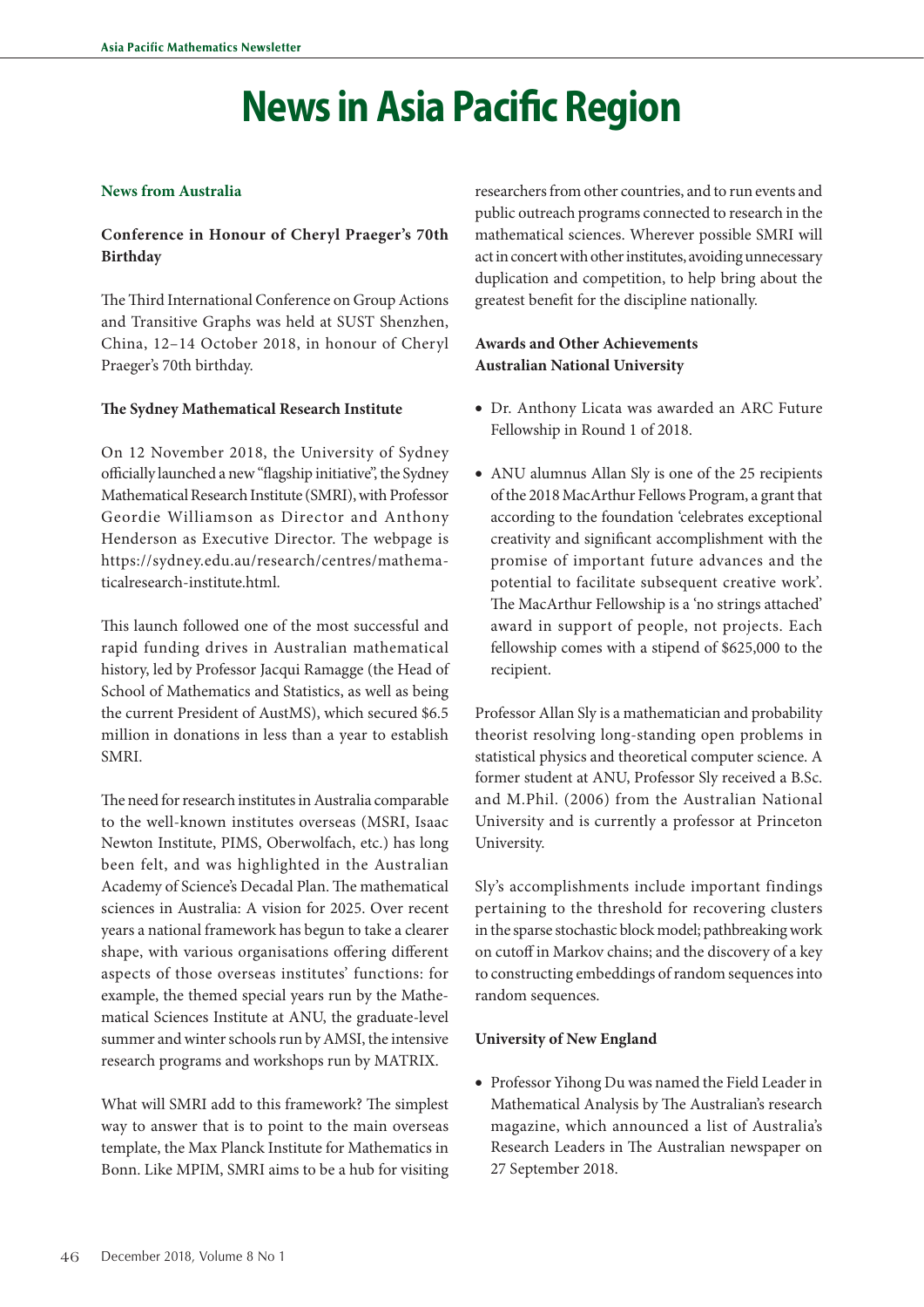## **University of New South Wales**

• Professor Chris Tisdell has been elected a Fellow of the Royal Society of NSW.

## **University of Southern Queensland**

- Dr. Ravinesh Deo, from School of Agricultural, Computational and Environmental Science, is the winner of 2018 Australia–China Young Scientist Exchange Program. This is a joint governmental initiative of the Australian Department of Industry, Innovation and Science and Chinese Ministry of Science and Technology, supported by Australia– China Science and Research Fund. It provides exposure to higher order issues outside scientific/ technical specialty, and science and technology policy and best practice research management. Dr. Deo will travel to the Chinese Academy of Science, Northwest Normal University and Peking University in Beijing to undertake a two-week leadership development program: meetings, seminars, workshop and symposia with Chinese partners in academia and industry.
- Dr. Ravinesh Deo, from School of Agricultural, Computational and Environmental Sciences was awarded a USD 90,000 grant from the Northwest Institute of Eco-Environment and Resources on 'Integration and application of water resources technology in northwest area'. The project has established a collaborative research agreement between University of Southern Queensland and the Chinese Academy of Sciences and will fund research training programs (PhD) to develop artificial intelligence tools for water science, drought management and water security.

## **University of Sydney**

- Adrianne Jenner received the Tempe Mann Travelling Scholarship awarded by the Australian Federation of Graduate Women NSW.
- Nalini Joshi was awarded the 2018 Eureka Prize for Outstanding Mentor of Young Researchers.
- Anne Thomas has been awarded one of the University of Sydney's Brown Fellowships for her project on 'Large scale geometry of Coxeter groups'.

#### **University of Western Australia**

- Assoc/Prof Serena Dipierro won an Italian INdAM Starting grant 'PDEs, free boundaries, nonlocal equations and applications', hosted by the University of Milan.
- Professor Enrico Valdinoci is now Primary Coordinator Contact of the Marie Sklodowska–Curie Horizon 2020 Fellowship 'Nonlocal Phenomena' of Maria Medina. He was also appointed Chief Editor of two international journals (Mathematics in Engineering and Nonlinear Analysis).

#### **News from Bangladesh**

#### **OWSD–Elsevier Foundation Awards**



A mathematician from Bangladesh was among the winners of the 2018 OWSD–Elsevier Foundation Awards for Early-Career Women Scientists in the Developing World.

Launched in 2010 by the Elsevier Foundation, the awardees must have made a demonstrable impact on the research environment both at a regional and international level and have often overcome great challenges to achieve research excellence.

"These scientists are living proof that, if given the opportunities and support, women all over the developing world can become leaders in their field. I salute them all and commend them for their commitment to their fields of study and to the improvement of the lives of men, women and children in their communities. They serve as role models for all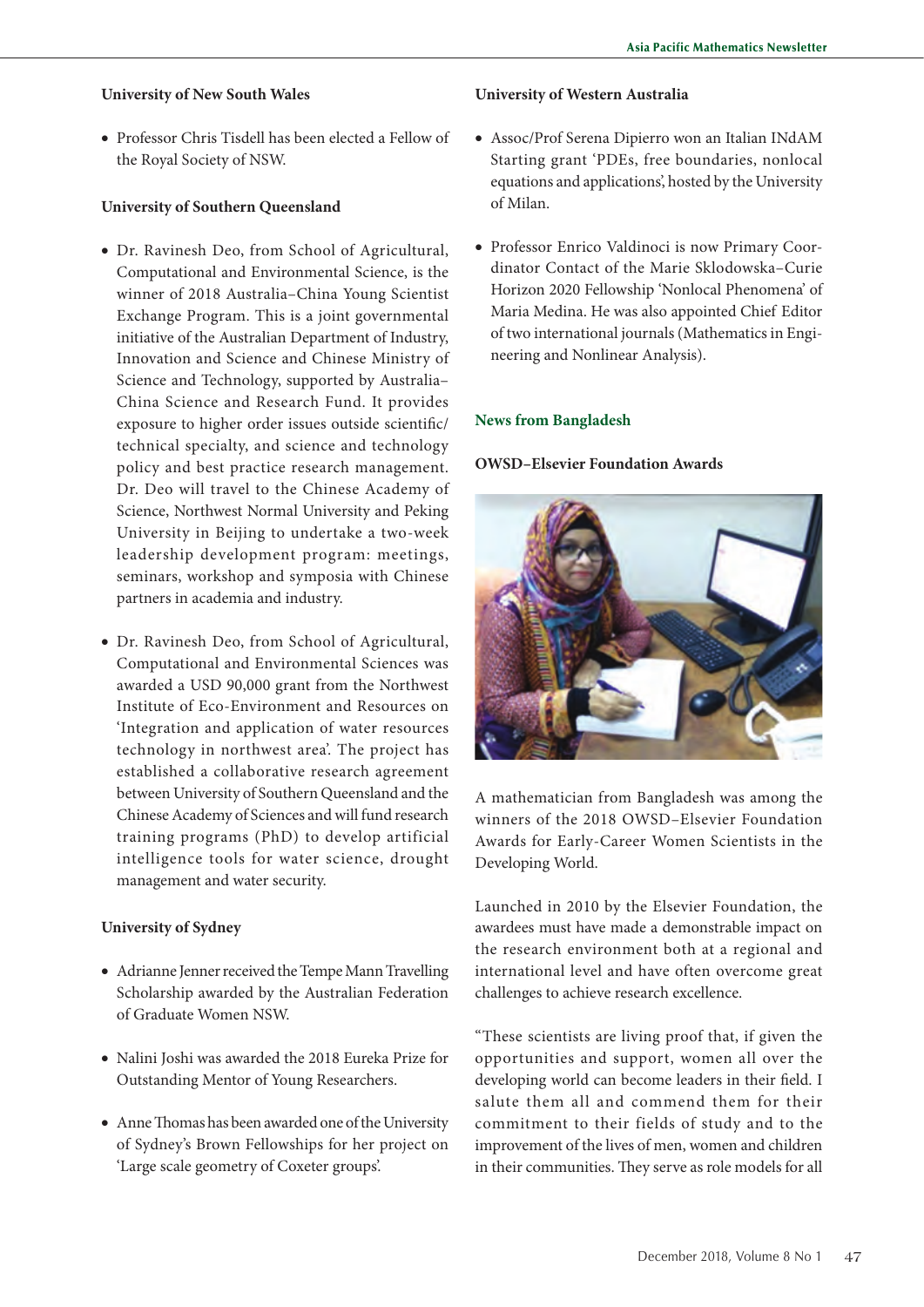young girls and women aspiring to achieve success in their fields," said Professor Jennifer Thomson, President of the Organisation for Women in Science for the Developing World (OWSD).

Dr. Hasibun Naher, of BRAC University, Bangladesh, received the award for her work in nonlinear partial differential equations. Naher's significant academic contributions to this field include her most recent work on tsunami simulation and her research on travelling waves.

"This prestigious award makes me more confident that I will reach my goals, by doing research in various fields in collaboration with international scientists and researchers from developed countries," said Naher. "Since my childhood I have always thought about how to motivate female students in STEM to help them have prosperous lives in developing countries. I hope this award helps me to fulfill my dream."

The other four recipients of the award include Dr. Witri Wahyu Lestari of Sebelas Maret University, Indonesia; Dr. Germaine Djuidje Kenmoe of the University of Yaounde in Cameroon; Dr. Silvia González Pérez of Universidad Técnica Particular de Loja in Ecuador (Latin America and the Caribbean Region); and Dr. Dawn Iona Fox of the University of Guyana.

"From tsunami simulation to improving energy efficiency and the quality of drinking water, these scientists are actively tackling some of the biggest challenges facing their communities," added Dr. Ylann Schemm, Director of the Elsevier Foundation. "The Elsevier Foundation is proud to partner with OWSD and AAAS in celebrating the successes of these women, persevering in the face of often acute resource and gender-related challenges."

The awards are part of a seven-year partnership between OWSD and the Elsevier Foundation. OWSD chairs a panel of distinguished scientists to select the winners, and the Elsevier Foundation supports a cash prize for each winner of US\$5,000 and an all-expensespaid trip to attend the 2018 American Association for the Advancement of Science (AAAS) Annual Meeting, in Austin, Texas, on 15–19 February 2018.

#### **News from China**

#### **Xiong Bin Awarded 2018 Paul Erdős Award**

Professor Xiong Bin at the East China Normal University was awarded the 2018 Paul Erdős Award. The other two recipients are David Monk (United Kingdom) and Carlos Gustavo Tamm de Araujo Moreira (Brazil).

The Paul Erdős Award, named after Paul Erdős, is given by the World Federation of National Mathematics Competitions. It is established to recognise contributions of mathematicians who have played a significant role in the development of mathematical challenges at the national or international level and which have been a stimulus for the enrichment of mathematics learning. The awards have been given in two-year periods since 1996.

Each recipient of the award is selected by the Executive and Advisory Committee of the World Federation of National Mathematics Competitions (WFNMC) on the recommendation of the WFNMC Awards Subcommittee.

#### **Paul Erdős (1913–1996)**

Paul Erdős, born in 1913 in Hungary, was an indefatigable traveller, disseminating mathematics challenges to researchers in many countries of the world. He authored or co-authored 1500 articles and books and collaborated with more mathematicians than anyone in history.

#### **Xiong Bin**

Professor Bin XIONG of China succeeded Zhongu Qiu, a former Erdős Award winner, in the daunting task of overseeing the well-being of mathematics competitions in China. Great strides have been made in the past 20 years, and much of it is due to his effort.

Starting from 2004, Prof. Xiong was responsible for organising the national competition, the national olympiad and the selection process for the IMO team. The number of students involved is extremely large, and the amount of work is proportionally heavy. Nevertheless, he is able to meet the expectation of everyone. He is also active in many regional competitions within China. Thus he has built up a wide and very cordial network of fellow workers in this field.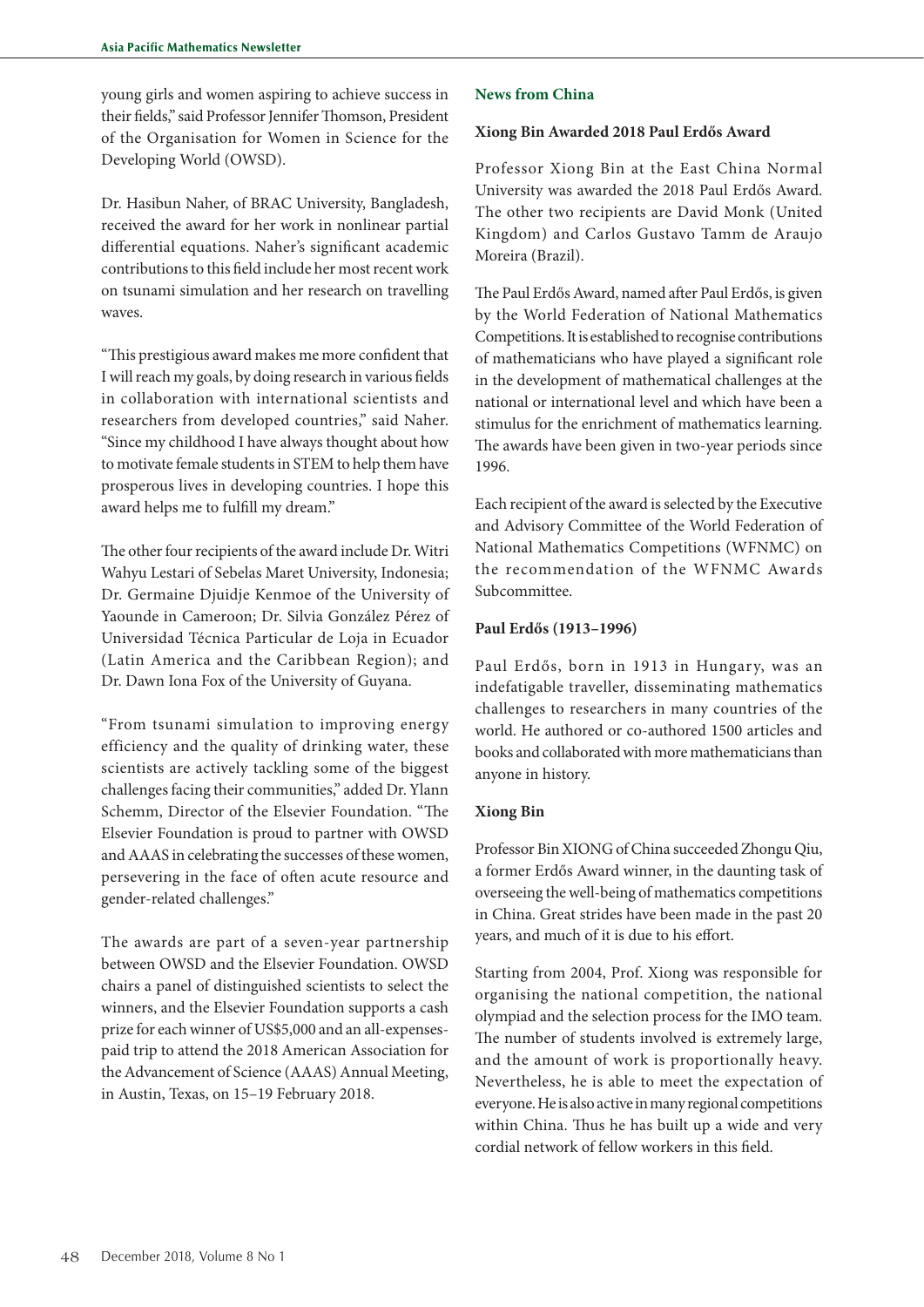

Maria Falk de Losada (left), Chair of the Awards Committee, Prof. Xiong Bin, and Alexander Soifer, President of WFNMC

Over the past twenty years, Prof. Xiong has steadily encouraged and trained young teachers for participation in mathematics competitions. In this task, he has visited many parts of this vast country. His graduate students are also enthusiastic about this task, and will step into his shoes in due course.

Prof. Xiong is particularly strong in his personal relation with individual students, and offers pointed assistance and advice to them. The responses from the students are uniformly positive. Thus he is the ideal choice as the leader of the Chinese IMO team, a task which he fulfilled many times. He is also very prolific in publications, and has played a leadership role in the development of competition mathematics in China.

Prof. Xiong was born in Shanghai in July 1963. He graduated from the Department of Mathematics of the East China Normal University in 1984 and obtained a Master of Mathematics degree from the same institution in 1991. Currently he is a professor of mathematics at the East China Normal University. His main research areas are problem solving and gifted education, with emphasis on methodology of mathematics, theory of mathematics problem solving, mathematics education, and the identification and nurturing of talented students. He has published more than 100 papers and

published or edited more than 150 books, both within China and abroad. He is a council member of the Chinese Mathematical Society, an associate editor of Mathematics Teaching, and a member of the editorial boards of Bulletin of Mathematics and High-school Mathematics.

Prof. Xiong has been in charge of the National High School Mathematics Competition in China since 2008. This is the first step which leads to the Chinese Mathematical Olympiad. The workload is extremely heavy since over sixty thousand students participate in the contest each year. He was invited to join the Chinese Mathematical Olympiad Committee in 2002, and served on the Problem Subcommittee from 2005 to 2015. Dating back to 1988, he had been a trainer for the Chinese National Team for the International Mathematical Olympiad, and served as leader in 2005, 2008, 2010, 2011, 2012, 2013, 2015 and 2016. In these eight years, forty of the forty-eight team members received gold medals.

He has been active in the other mathematics competitions as well. Since 1988, he has visited different regions of China in order to promote mathematics competitions. Since 2010, he has organised the annual National Research Seminar on Proposing Competition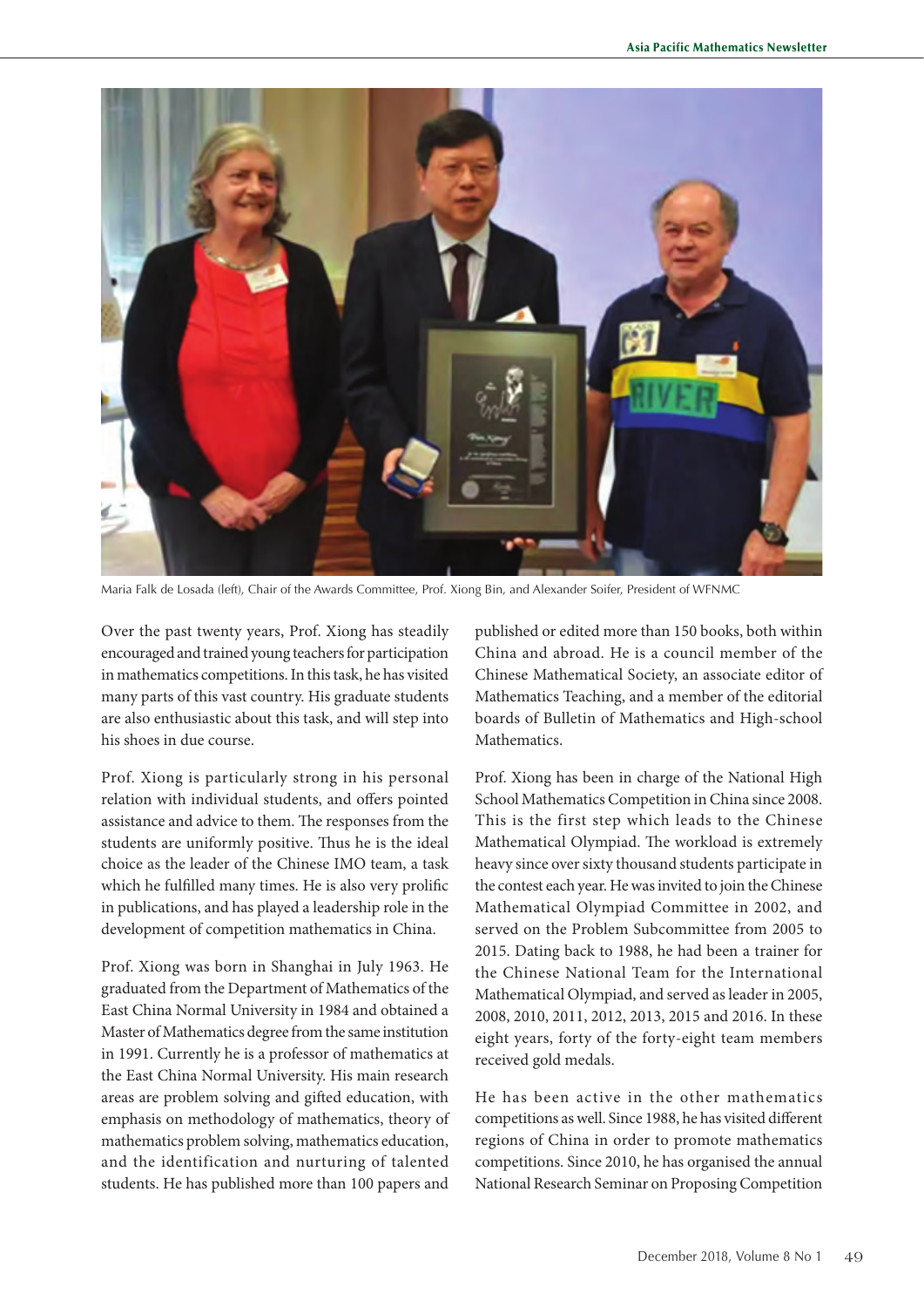Problems. He had served several times on the Problem Subcommittees of the Mathematical Olympiad for Western China and the Chinese Mathematics Olympiad for Girls. In 2006 and 2007, he was in charge of the participation of junior high school and elementary school students of China in the International Mathematics Competition. Since 1988, he has been in charge of mathematics competitions in Shanghai for junior and senior high school students.

Beyond competitions, Prof. Xiong serves as the director of the Shanghai Key-point Laboratory on the Theory and Practice of Mathematics and an instructor of the Shanghai Academy for the Preparation of Key-Point Teachers. He is very active in various Shanghai programs of gifted education.

Some of Prof. Xiong's publications include:

- Bin Xiong, Graph Theory, 2009, World Scientific Publishing Company.
- Peng Yee Lee and Bin Xiong, Mathematical Olympiad in China, Vol. 1, 2006, Vol. 2, 2009, Vol. 3, 2013, World Scientific Publishing Company.
- Bin Xiong and Su Yong, Methods and Techniques for Proving Inequalites, 2016, World Scientific Publishing Company.
- Tingyan Tian and Bin Xiong, Studies on the Isoperimetric Inequality in Convex Polygon and Related Conclusions, Octogon Mathematical Magazine, Vol. 12, No. 2A, October 2004, pp 672– 679.
- Simon Chua, Andy Liu and Bin Xiong, World Youth Mathematics Intercity Competition, Mathematics Competitions, Vol. 21, Number 1, 2008, pp 10–31.
- Zhigang Feng and Bin Xiong, A Brief Introduction to Mathematical Competitions in Shanghai, Asian Pacific Mathematics Newsletter, Vol. 1, No. 3, August 2011.

#### **News from Japan**

#### **MSJ Spring Meeting 2018**

The MSJ (Mathematical Society of Japan) Spring Meeting 2018 was held during March 18–21 at The University of Tokyo.

The MSJ Spring and Autumn Meetings are the most important activities of the MSJ. They help the members exchange scholarly information and play a crucial role in the development of mathematics in Japan.

Two plenary talks were delivered at the meeting:

- "Study of discrete groups and ergodic theory" by Dr. Yoshikata Kida, Associate Professor of Graduate School of Mathematical Sciences, The University of Tokyo
- "Collapsing Riemannian manifolds with boundary" by Dr. Takao Yamaguchi, Professor of Kyoto University

Dr. Kida's talk was the award talk for The MSJ Spring Prize.

In addition to the above talks, the meeting also held 7 featured invited lectures. Moreover, the 10 Research Sections organised 32 invited talks and 470 short communications of research papers.

The MSJ Spring Prize winner for 2018 was announced and awarded to Dr. Yoshikata Kida at the meeting. The prize presentation ceremony was held on March 19. The MSJ Algebra Prizes, The MSJ Outstanding Paper Prizes and The MSJ Prizes for Excellent Applied Mathematicians for 2018 were also presented at the meeting.

The MSJ and The University of Tokyo jointly organised Open Lectures for Citizens on March 17. The lectures were aimed at non-professional audience. The titles and the speakers are the following.

• "Mathematics for exploring human visual perception and its applications — Harmonic analysis, visual illusions, image processing and art —" by Dr. Hitoshi Arai of Graduate School of Mathematical Sciences, The University of Tokyo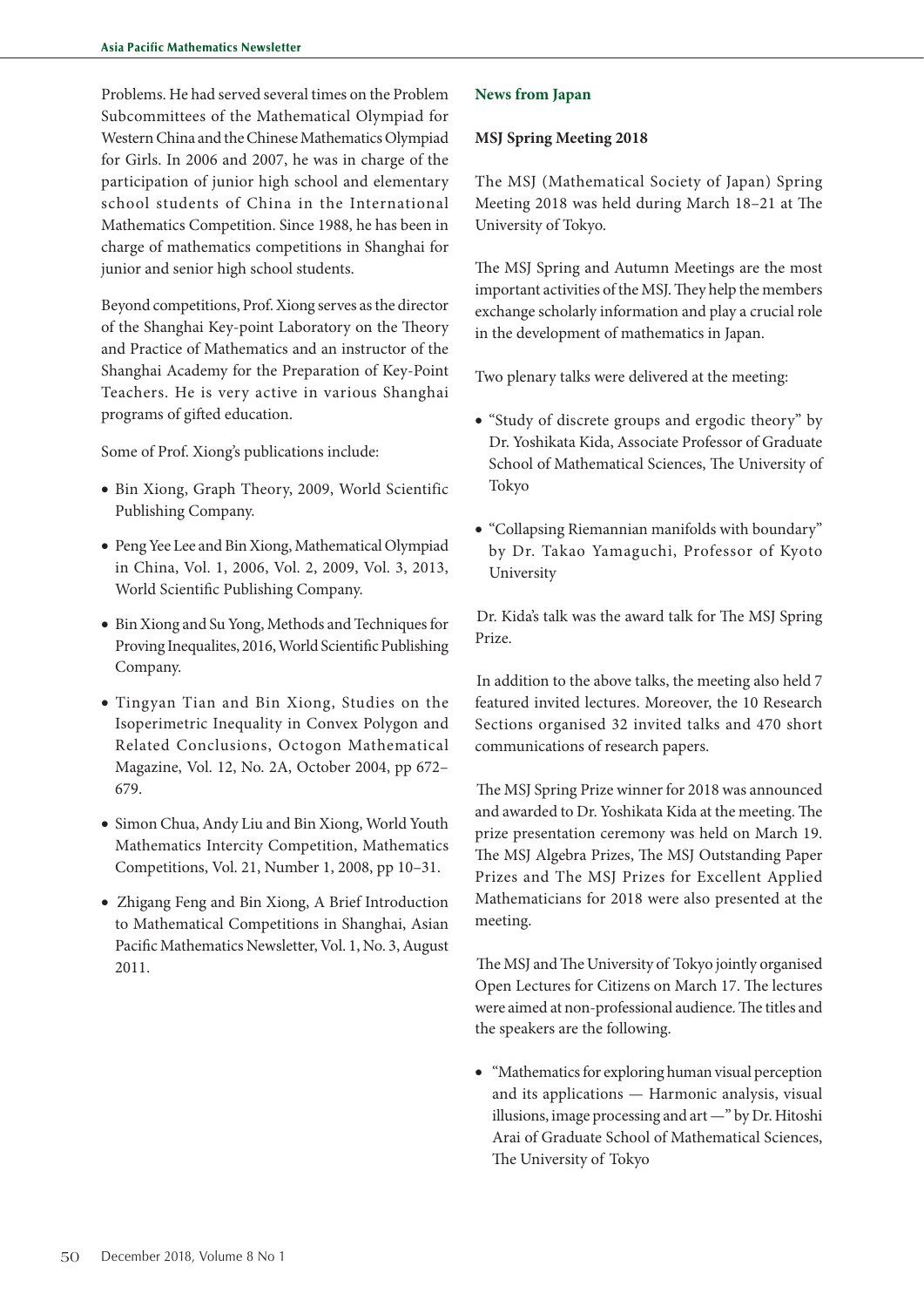• "Thurston's 3-manifold theory" by Dr. Sadayoshi Kojima, Professor of Tokyo Institute of Technology.

## **The 2018 MSJ Spring Prize**

The 2018 MSJ Spring Prize was awarded to Dr. Yoshikata Kida, Associate Professor of Graduate School of Mathematical Sciences, The University of Tokyo, for outstanding contributions to the study of discrete



groups and ergodic theory. The MSJ Autumn Prize and The MSJ Spring Prize are the most prestigious prizes awarded by the MSJ to its members. See also the 2018 MSJ Autumn Prize winner below.

# **The 2018 MSJ Algebra Prizes**

The 2018 MSJ Algebra Prizes were awarded to Dr. Takayuki Hibi of Graduate School of Information Science and Technology, Osaka University, for his work on computational commutative algebra and combinatorics; to Dr. Satoshi Naito of Tokyo Institute of Technology for his research on representation theory of quantum affine algebras; and to Dr. Kanetomo Sato of Chuo University for his work on a new cohomology theory for arithmetic schemes and its applications.

## **The 2018 MSJ Outstanding Paper Prizes**

The 2018 MSJ Outstanding Paper Prizes were awarded to:

- Dr. Jonathan Bennett of University of Birmingham, England, Dr. Neal Bez of Saitama University, and Dr. Chris Jeavons and Er. Nikolaos Pattakos, both of University of Birmingham, for their paper "On sharp bilinear Strichartz estimates of Ozawa-Tsutsumi type" (J. Math. Soc. Japan, Vol. 69, No. 2 (2017) 459–476);
- Dr. Toshiyuki Tanisaki of Osaka City University for his paper "Modules over quantized coordinate algebras and PBW-bases" (J. Math. Soc. Japan, Vol. 69, No. 3 (2017) 1105–1156);
- Dr. Yasunori Maekawa of Tohoku University and Dr. Jonas Sauer of Technische Universität Darmstadt, Germany, for their paper "Maximal regularity of the time-periodic Stokes operator on unbounded and bounded domains" (J. Math. Soc. Japan, Vol. 69, No. 4 (2017) 1403–1429).

The MSJ Outstanding Paper Prize is awarded to the authors of most outstanding articles published in JMSJ (the Journal of the Mathematical Society of Japan).

# **The 2016 MSJ Prizes for Excellent Applied Mathematicians**

The MSJ Prizes for Excellent Applied Mathematicians were awarded to:

- Dr. Hirotake Kurihara of Kitakyushu College for his work on the Euclidean distortion of distance-regular graphs;
- Dr. Naoto Nakano of Kyoto University for his work entitled "Data-driven dynamical reconstruction: Mathematical analysis for delay and derivative embeddings";
- Dr. Ayuki Sekisaka of Meiji University for his research on motion of spots on the curved surface;
- Dr. Shin'ya Uchiumi of Waseda University on his studies of numerical computation of high-Reynoldsnumber flows by a pressure-stabilised FEM with higher-order elements.

# **Takashi Kumagai Received 2017 Humboldt Research Award**

Dr. Takashi Kumagai of Kyoto University received 2017 Humboldt Research Award. The award is granted by Alexander von Humboldt Foundation in recognition of a researcher's entire achievements to date to academics whose fundamental discoveries, new theories, or insights have had a significant impact on their own discipline and who are expected to continue producing cutting-edge achievements in the future.

# **MSJ Autumn Meeting 2018**

The MSJ Autumn Meeting 2018 was held during September 24–27 at Okayama University, Okayama City, Okayama.

The meeting held two plenary talks:

• "Studies on stochastic dynamics of infinite particle systems with long range interaction and its rigidity" by Dr. Hirofumi Osada, Professor of Kyushu University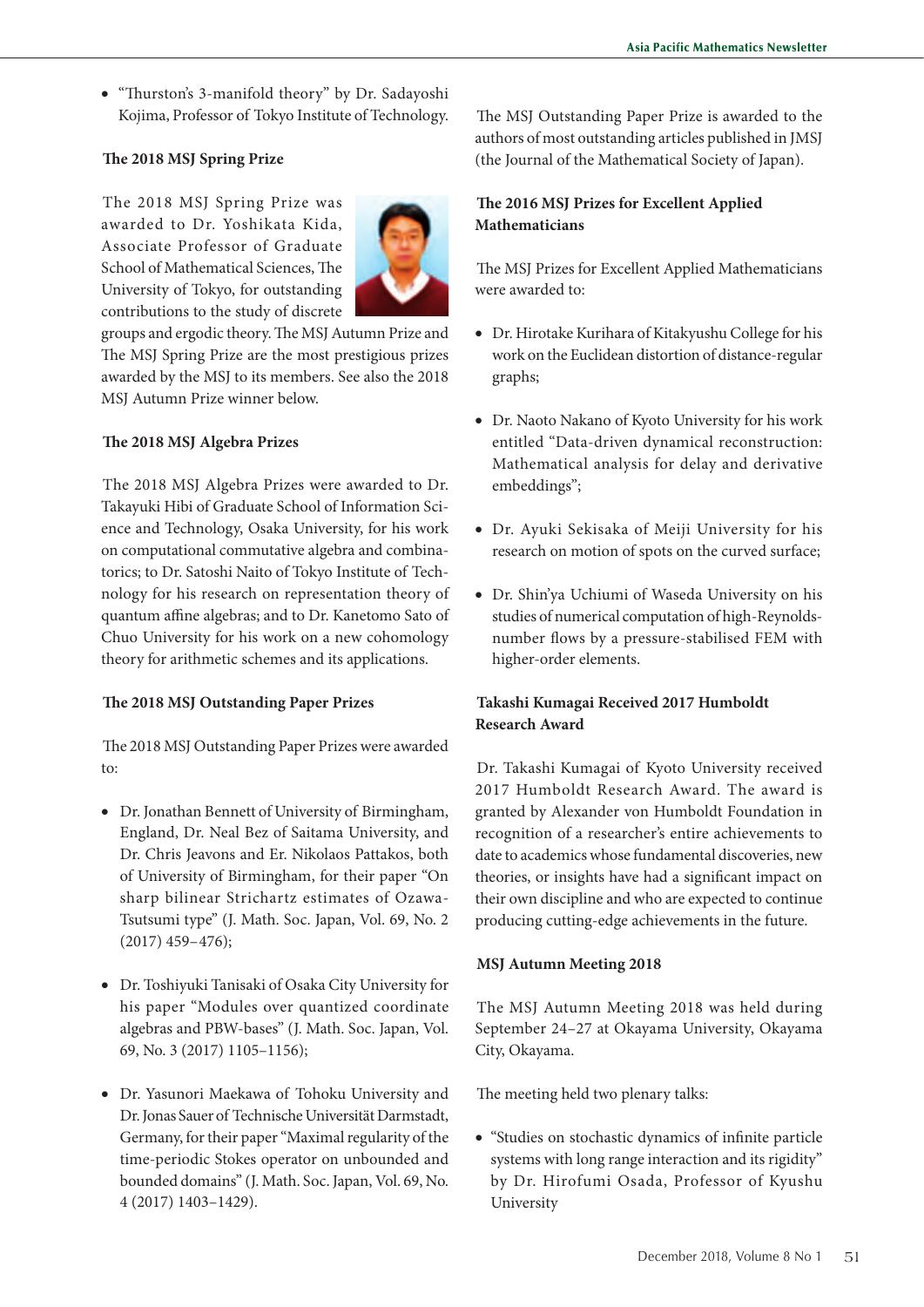• "Mathematics of the QFT, by the QFT, for the QFT" by Dr. Yuji Tachikawa, Associate Professor of Kavli Institute for Physics and Mathematics of the Universe, The University of Tokyo

Dr. Osada's talk was the award talk for The MSJ Autumn Prize.

The meeting also organised 7 featured invited lectures. Moreover, the 10 Research Sections organised 32 invited talks and 432 short communications of research papers.

The MSJ Autumn Prize winner for 2018 was announced and awarded to Dr. Hirofumi Osada at the meeting. The prize presentation ceremony was held on September 25. The 2018 MSJ Takebe Katahiro Prizes and the 2018 MSJ Takebe Katahiro Prizes for Encouragement of Young Researchers were also presented at the meeting.

The MSJ and Okayama University jointly organised Open Lectures for Citizens on September 23. The lectures were aimed at non-professional audience. The titles and the speakers are the following.

- "Mathematical modeling of nonlinear phenomena" by Dr. Masaharu Nagayama, Professor of Hokkaido University
- "Math for CG" by Dr. Hiroyuki Ochiai, Professor of Institute of Mathematics for Industry, Kyushu University.

## **The 2018 MSJ Autumn Prize**

The 2018 MSJ Autumn Prize was awarded to Dr. Hirofumi Osada, Professor of Kyushu University, for his outstanding contributions to studies on stochastic dynamics of infinite particle systems with long range interaction and its rigidity.



## **The 2018 MSJ Analysis Prizes**

The 2018 MSJ Analysis Prizes were awarded to:

• Dr. Shuichi Kawashima of Waseda University for his work on stability analysis of systems of nonlinear partial differential equations with dissipative structure;

- Dr. Norio Konno of Yokohama National University for his research on mathematics of quantum walks and its applications;
- Dr. Akihiko Miyachi of Tokyo Woman's Christian University for his study of Hardy spaces and boundedness for Fourier multiplier operators and pseudodifferential operators.

# **The 2018 MSJ Geometry Prizes**

The 2018 MSJ Geometry Prizes were awarded to:

- Dr. Shouhei Honda of Tohoku University for his work on geometric analysis on convergence of Riemannian manifolds;
- Dr. Yuji Odaka of Kyoto University for his study on K-stability and moduli theory.

# **The 2018 MSJ Takebe Katahiro Prizes**

The 2018 MSJ Takebe Katahiro Prizes were awarded to

- Dr. Yohei Fujishima of Shizuoka University for his research on blow-up set of solutions for the semilinear heat equation;
- Dr. Johannes Jaerisch of Shimane University for his research on ergodic theory and its intensive applications to various fields;
- Masaya Maeda for his work on asymptotic stability of solitary waves for nonlinear Schrōdinger equations;
- Dr. Kiwamu Watanabe of Saitama University for his studies on the Campana-Peternell conjecture on Fano manifolds with nef tangent bundle.

# **The 2018 MSJ Takebe Katahiro Prizes for Encouragement of Young Researchers**

The 2018 MSJ Takebe Katahiro Prizes for Encouragement of Young Researchers were awarded to:

- Dr. Hiraku Atobe of The University of Tokyo for his studies on automorphic representations and related local and global theta correspondences;
- Dr. Takayuki Koike of Osaka City University for his study of function theory on a neighbourhood of a complex submanifold and its application to geometry;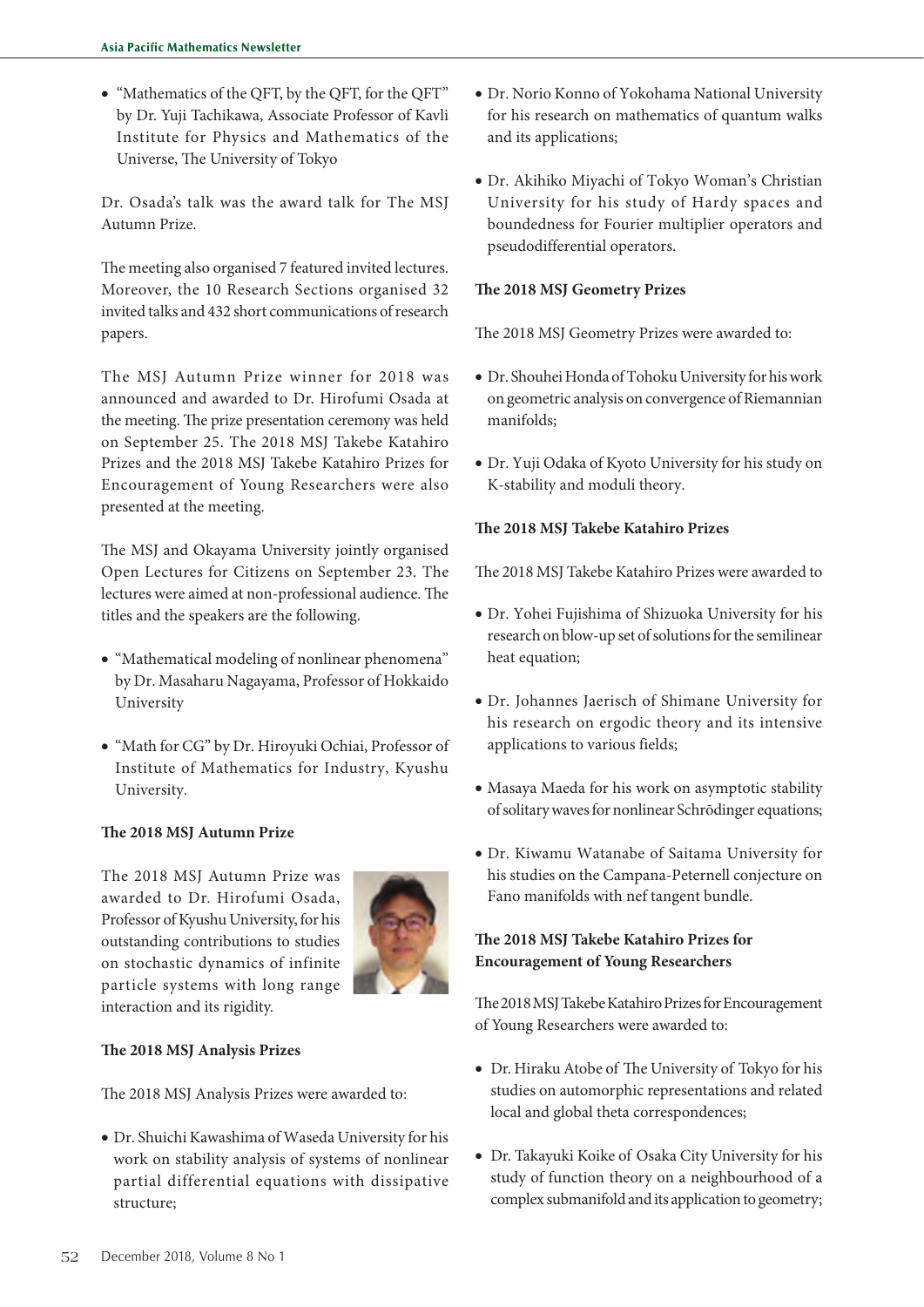- Dr. Shuta Nakajima of Kyoto University for his research on first passage percolation;
- Dr. Yusuke Nakamura of The University of Tokyo for his studies of minimal log discrepancy and the minimal model theory over a finite field;
- Dr. Genki Omori of Saitama University for his work on the group structure of the mapping class group of a surface and its subgroups;
- Dr. Jin Takahashi of Tokyo Institute of Technology for his study on moving singularities for parabolic equations.

The Takebe Prizes for the Encouragement of Young Researchers are awarded to young mathematicians who are deemed to have begun promising careers in research by obtaining significant results.

# **Masaki Kashiwara was awarded Chern Medal Award 2018 and 2018 Kyoto Prize**

Dr. Masaki Kashiwara, Professor Emeritus of Research Institute of Mathematical Sciences, Kyoto University, received Chern Medal Award 2018 for his outstanding and foundational contributions to algebraic analysis and representation theory sustained over a period of almost 50 years. He also received 2018 Kyoto Prize for his outstanding contributions to a broad spectrum of modern mathematics: Advancement of D-module theory from its foundation.

The Chern Medal Award is given to an individual whose accomplishments warrant the highest level of recognition for outstanding achievements in the field of mathematics. The Kyoto Prize is an international award to honour those who have contributed significantly to the scientific, cultural, and spiritual betterment of mankind.

#### **MSJ Spring Meeting 2019**

The MSJ Spring meeting 2019 will be held at Tokyo Institute of Technology, Tokyo, during March 17–20, 2019. The chair of organising committee is Dr. Hiroshige Shiga and the chair of executive committee is Dr. Nobuhiro Honda. The official website of the meeting is at http://mathsoc.jp/en/meeting/ titech19mar/.

## **News from New Zealand**

## **2018 Rutherford Medal Awarded to Rod Downey**



Professor Rod Downey of the Victoria University of Wellington has been awarded the 2018 Rutherford Medal.

The Medal is for an exceptional contribution to the advancement and promotion of knowledge of science and technology for the benefit of New Zealand society and is the highest honour awarded by Royal Society Te Aparangi. The citation for Rod reads:

*To Rodney Graham Downey for his pre-eminent revolutionary research into computability, including development of the theory of parameterised complexity and the algorithmic study of randomness.*

Rod is an internationally recognised logician known for his research into computability — how can mathematical processes be algorithmically implemented either in theory or practice — and the study of randomness.

One of Rod's specialities is recursion (computability) theory. He founded the field of algorithm design called parameterised complexity with co-author Michael Fellows Hon FRSNZ, which has shown that many apparently intractable computations become feasible once fixed values are given to certain parameters, such as the amount of input data to be used or the size of object to be computed. This subject has now developed into an important new branch of theoretical computer science, which has its own international conferences, books and special issues of journals, with applications to many areas.

It has been applied to numerous fields and projects that are as diverse as studying deafness in aboriginal children in Australia, the effects of radiation on DNA,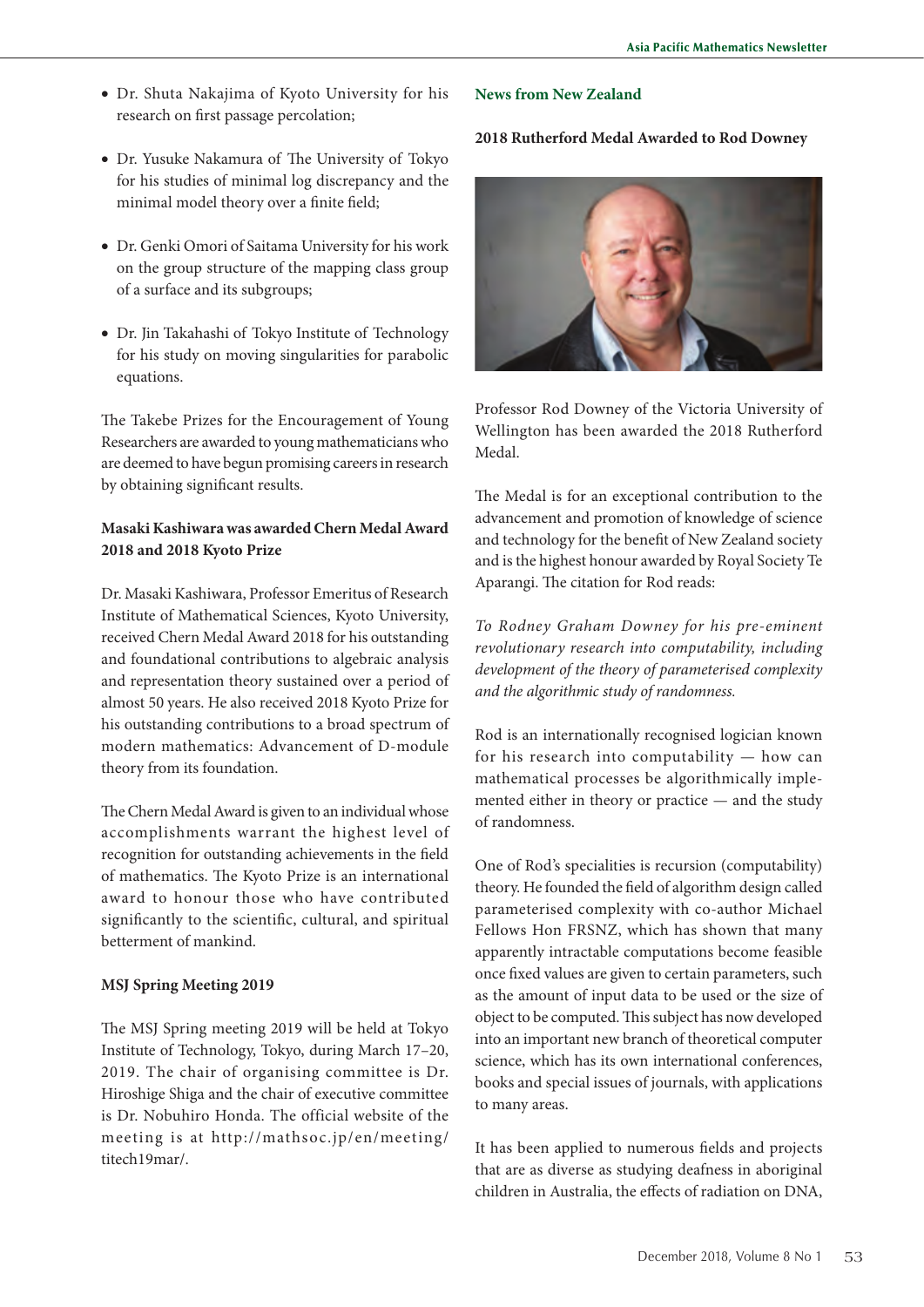reconstructing the 'tree of life' (phylogenetic analysis), studying the evolution of European languages, efficient design of distributing donated food to charities, information-based medicine and many others.

Rod also initiated a comprehensive development in the field of algorithmic randomness, publishing a large research publication in 2010 on the topic that gives a unifying treatment of several related but historically separate approaches to the question of what makes a sequence random. Studying randomness can help determine complex questions like 'is this piece of DNA similar to this other one?' or 'did this composer plagiarise another composer?'.

#### **MINZ 2018**

The 2018 Mathematics in Industry New Zealand (MINZ) study group was held at the Auckland University of Technology from 25–29 June, and Directors Hyuck Chung and Professor Jiling Cao were delighted with the week, saying it was an unqualified success with stimulating discussions and great progress made on every front.

Over eighty mathematics academics, students, teachers and scientists descended upon AUT to tackle six problems from industry and to hear the keynote address delivered by Professor Troy Farrell, Head of Mathematical Sciences at Queensland University of Technology in Australia. Challenges to be solved came from Fonterra, Transpower, Methanex, the International Cable Protection Committee, Sanford, and Fisher and Paykel. During the week the meeting broke into separate groups which engaged in free-form brainstorming of each of the challenges, subjecting the industry representatives to intensive interrogation as ideas were raised and assessed in an effort to solve the challenges on offer.

Data analytical techniques were used to explore the database for repair of faults in the network of transoceanic optical fibre cables that connect the modern world; the mouth-feel of dairy products was considered in the scientific context; corrosion in heat exchangers was analysed with sophisticated statistical models tailored to the application; the logistics of mussel farming were investigated with a view to improving the processes and helping decision-making; the delicate matter of washing clothes without overly distressing them was delved into; and the implications of increasingly popular new technology in solar power generation with local storage at the household level for the national New Zealand power grid were investigated.

On the final day, each group presented its results to the entire MINZ gathering and to the industry representatives, who responded to each presentation with a short comment on what they thought of the process. All representatives thanked their groups for the progress made during the week, and many commented on the benefit they had already derived from a fresh approach to their challenge. Methanex have followed up the study week with the establishment of two summer intern positions in applied mathematics.

MINZ study groups, initiated by Professor Graeme Wake at Massey in Auckland in 2015, have been held annually thanks to logistic and administrative support from KiwiNet, and operate as a special activity of the ANZIAM New Zealand Branch. ANZIAM itself is a Division of the Australian Mathematical Society, and enjoys a close relationship with the New Zealand Mathematical Society. These study groups are an excellent example of outreach between universities, research groups, business and industry in New Zealand, and the interactions between academics and industry at study groups often lead to further collaborative interactions and innovations.

## **News from Vietnam**

## **I. Major Upcoming Events**

#### *1. 2020 Call for Research Proposals*

Vietnam Institute for Advanced Study in Mathematics (VIASM) was established in 2010. Our vision is to become a center of excellence in research in mathematics and its application, with good working environment. We offer support for working library and internet access. Our goal is to attract Vietnamese and international mathematicians for cooperation with local colleagues. The Scientific Director is Professor Ngo Bao Chau (Fields Medal 2010).

VIASM is pleased to invite research groups or individuals for research stays in 2020 with the duration of 2 months and longer. We invite applications of Vietnamese researchers in mathematics, mathematics application, mathematics in technology, economics and society.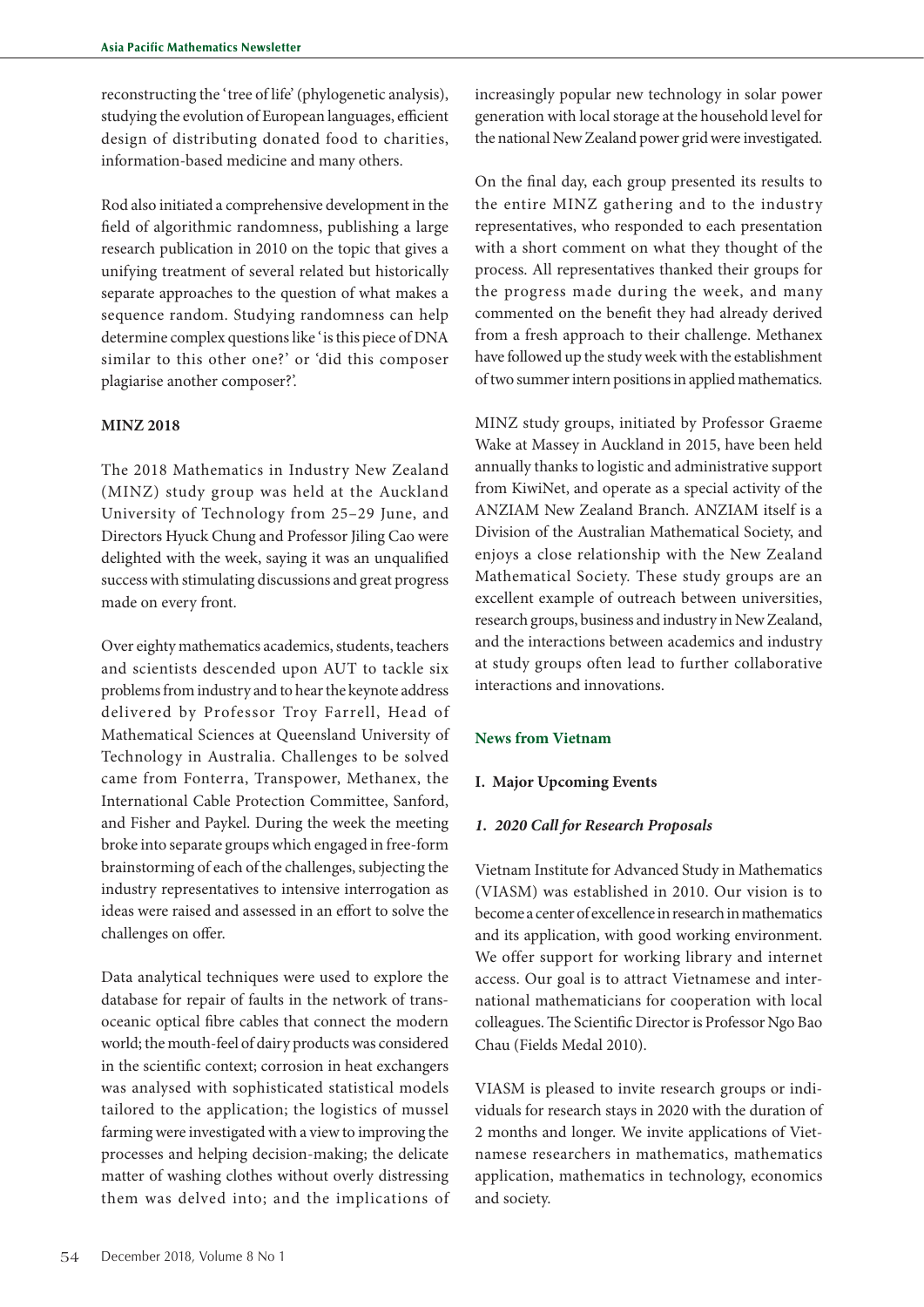We expect to support the following categories of application:

- • *Distinguished Professor:* With outstanding research achievements.
- • *Research Professor:* For candidates with a rank of associate professor with a good research excellence.
- • *Senior Researcher:* For candidates with PhD and established research records.
- • *Researcher:* For candidates with a PhD and some publications in good international journals.
- • *Young Researcher:* For applicants under 35 years old.

In addition, in 2020 we expect to offer 5 post-doctoral positions for one-year stay with possible extension. Candidates with PhD received after 1.1.2014 will be invited to apply. A priority will be given to applicants who pursue research collaboration with Vietnamese mathematicians.

Research fellows would receive stipends during the stay.

For more information, please visit: http://viasm.edu. vn/en/information-for-applicants/call-for-applicants/ detail/invites-research-fellowship-2020

## *2. The International Conference on Applied Probability and Statistics (CAPS 2019)*

**Date:** April 2–6, 2019 **Venue/Location:** VIASM, Hanoi

**Sponsors:** VIASM; VNU Hanoi University of Science; Vietnam Society for Application of Mathematics (VSAM); Academy of Policy and Development; Institute of Mathematics, Vietnam Academy of Sciences and Technology; University of Economics Ho Chi Minh City.

**Purpose:** The International Conference on Applied Probability and Statistics (CAPS 2019) will be organised on April 3–6, 2019 in Hanoi to provide participants with opportunities to promote new applications of probability and statistics to real-world problems. CAPS 2019 will also offer a unique opportunity for statisticians and data scientists outside Vietnam to exchange ideas and explore opportunities for collaboration with local researchers, practitioners, and graduate students. A

large portion of the audience will be the graduate students looking for their research directions. CAPS 2019 follows similar pattern of international conferences on Applied Probability and Statistics in Vietnam in 1999, 2008 and 2013. CAPS 2019 is mainly sponsored by the Vietnam Institute for Advanced Study in Mathematics of the Vietnamese Ministry of Education and Training. A one-day pre-conference meeting will also be organized on April 2, 2019 at the Academy of Policy and Development of the Vietnamese Ministry of Planning and Investment with emphasis on official statistics. As Vietnam has emerged as one of Asia's most popular tourist destinations, CAPS 2019 also provides an excursion around Hanoi and a tour to Ha Long Bay.

#### **Keynote Speakers:**

Jiro Akahori (Ritsumeikan, Japan); Naomi Altman (PSU, USA); Ho Tu Bao (VIASM, Vietnam); John Borkowski (MSU, USA); Noel Cressie (OUW, Australia); Nguyen T. Hung (NMSU, USA & CMU, Thailand); Nguyen Ky Nam (VIASM, Vietnam); Nabendu Pal (ULL, USA); Christine Thomas-Agnan (TSE, France); Jean Yves-Dauxois (INSA, France).

**Website conference:** https://caps2019.viasm.edu.vn/

#### *3. Vietnam–USA Joint Mathematical Meeting*

**Date:** June 10–13, 2019 **Venue/Location:** Quy Nhon, Vietnam

**Organisers:** Vietnam Mathematical Society (VMS); American Mathematical Society (AMS); Quy Nhon University, Vietnam Institute for Advanced Study in Mathematics (VIASM)

**Purpose:** The Vietnam–USA Joint Mathematical Meeting will be organised under the patronage of the American Mathematical Society and the Vietnam Mathematical Society in the city of Quy Nhon, Vietnam. Quy Nhon is a coastal city in the center of Vietnam marked with history, home of cherished vestiges of the Cham civilisation and in the vicinity of the birthplace of Quang Trung, a national hero who lived and died in the historical period when Vietnam as a country was attaining its current shape. May this joint meeting be a forum for a rich exchange of ideas,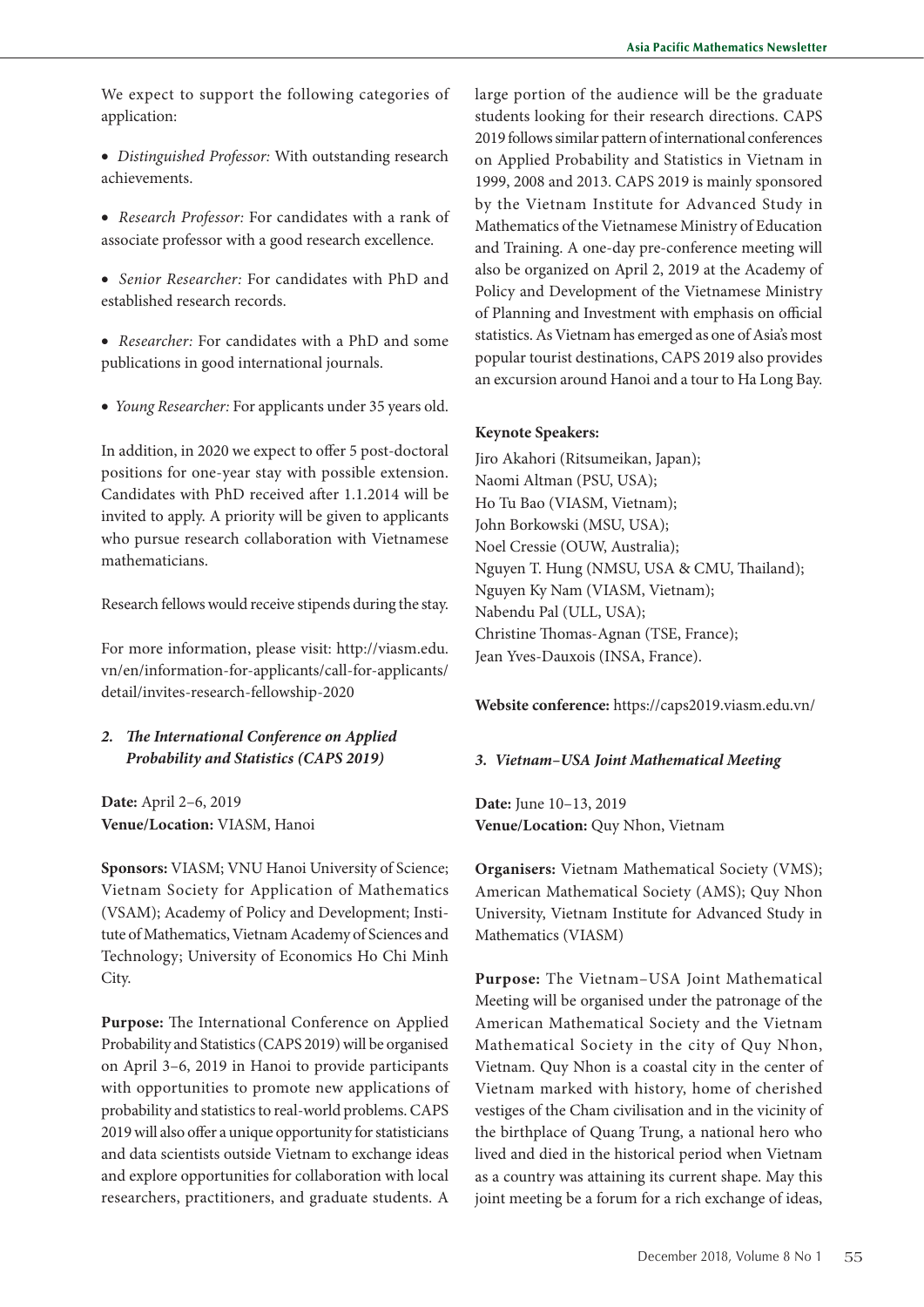an occasion to strengthen existing cooperations between our mathematical communities and a catalyser for new ideas, new cooperations.

**Website conference:** http://vnus2019.viasm.edu.vn/

*4. The 7th Asian Quantitative Finance Conference (AQFC)*

**Date:** July 2–5, 2019 **Venue/Location:** VIASM, Hanoi **Organisers:**

Le Minh Ha (VIASM); Huyên Pham (University Paris Diderot, France); Xiang Yu (Hong Kong Polytechnic University); Chao Zhou (National University of Singapore).

**Purpose:** The conference aims to feature the latest developments in the field and promote research on quantitative finance in Asia. It also hopes to provide an occasion for interaction and cooperation among researchers within Asia and those elsewhere working in the specific fields.

**Website conference:** http://viasm.edu.vn/hdkh/aqfc

## **II. Past Events**

#### *1. VIASM New Board of Directors*

On February 2018, the Minister of Education and Training appointed the 2018–2021 Board of Directors of VIASM. Prof. Ngo Bao Chau (Fields Medal, 2010) remains as the Scientific Director. Le Minh Ha,

associate professor at VNU University of Science, has been appointed as the new Managing Director for VIASM. He succeeds Prof. Nguyen Huu Du who has held the position since October 2013. Dr. Trinh Thi Thuy Giang, former head of department of personnel office at VNU University of Science, has been named as Deputy Director for VIASM.



VIASM New and Former Board of Directors

#### *2. The Opening Ceremony for Data Science Lab*

The Opening Ceremony for Data Science Lab (DSLab) of VIASM took place with the participation of more than a hundred participants in the afternoon of April 13, 2018. The VIASM–DSLab aims to become a hub

for data scientists in Vietnam to exchange information and support. It will focus on educating and training data scientists, carrying out R&D projects on economic and social problems, promoting cooperation among academia-industry-state.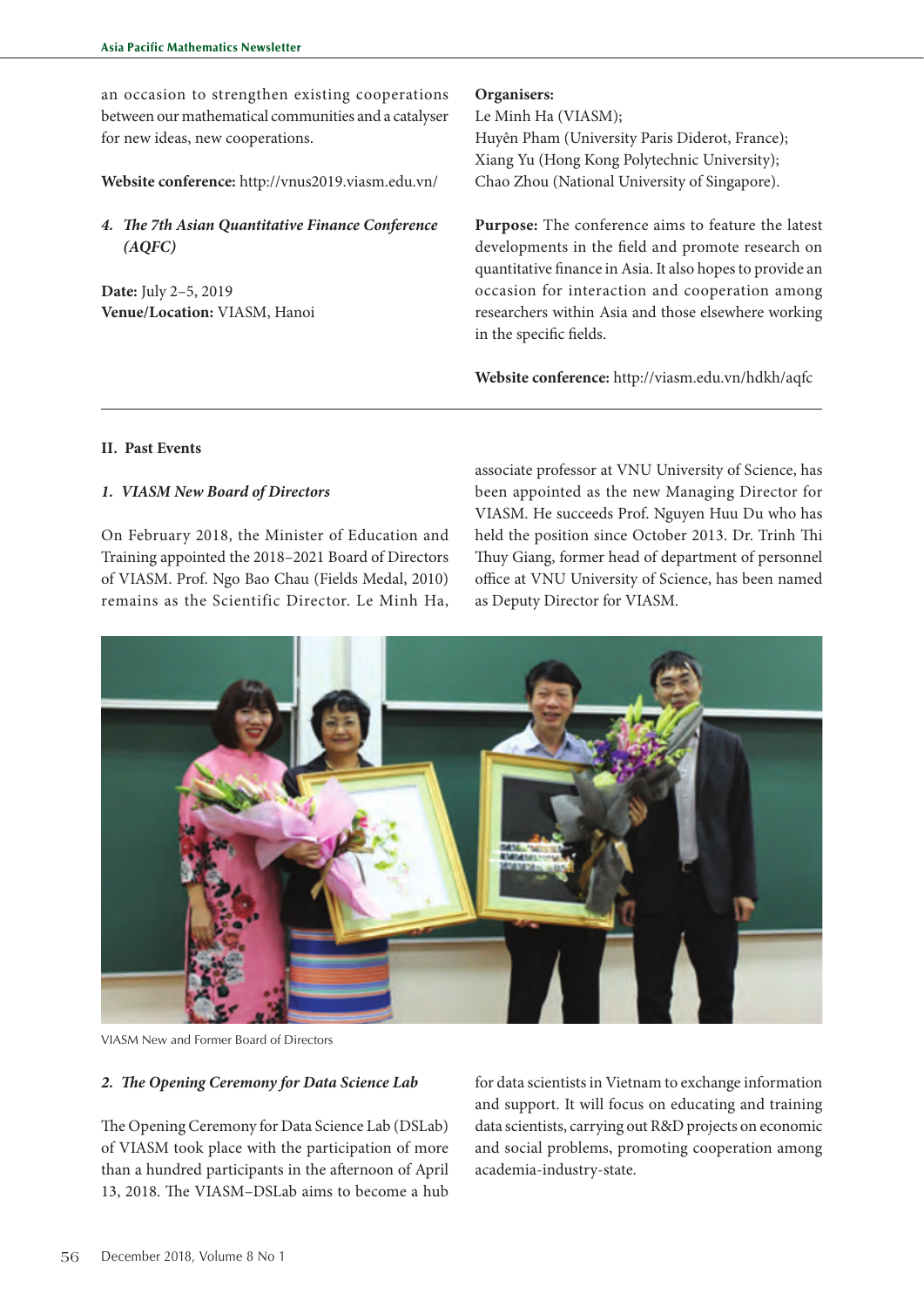

The Opening Ceremony for Data Science Lab (DSLab)

# *3. VIASM School on Number Theory (June 18–24, 2018) and Conference "Arithmetic and Geometry of Local and Global Fields" (June 25–29, 2018)*

The program "Arithmetic and Geometry of Local and Global Fields" was held at VIASM from June 1 to August 31, 2018. It was organised by Bruno Anglès (University of Caen Normandy, France), Ngô Đăc Tuãn (lead, CNRS and University of Caen Normandy, France) and Phùng HÔ Hăi (Institute of Mathematics, Vietnam).

Arithmetic Geometry is a very active area of mathematics with important and deep connections to various area such as algebraic geometry, number theory, and Lie theory. The goal of this program was not only to give the leading experts from different horizons further opportunities to work together, but also to give young people a chance to learn about recent advances in these topics.

As part of the project, VIASM school on Number theory took place in Hanoi from June 18–24, 2018. About 40 students from Vietnam and neighbouring countries such as the Philippines, Indonesia, Malaysia, Singapore and Thailand were selected as applicants.

Four courses were given by leading experts in Europe. These courses not only introduced the basic tools, but also presented an overview of recent developments of different topics in Number theory so that young mathematicians could achieve major breakthroughs in the near future.

Following the summer school, the conference "Arithmetic and Geometry of Local and Global Fields" was held in Tuân Châu, Quâng Ninh province from June 25–29, 2018.

The conference brought together leading experts to work on different topics on Number theory and to report the latest developments, especially on Drinfeld modular forms, special values of Goss L-functions, Shimura varieties, and arithmetic D-modules. We expect that the conference will boost the interaction and collaboration among mathematicians from Vietnam, other Asian countries, and colleagues from Europe.

Previous activities had received financial support from VIASM, Institute of Mathematics (Vietnam), ERC Starting Grant TOSSIBERG, Institut Henri Poincaré, Foundation Composito Mathematica, ANR PerCoLaTor and CNRS (GDR Structuration de la théorie des nombres).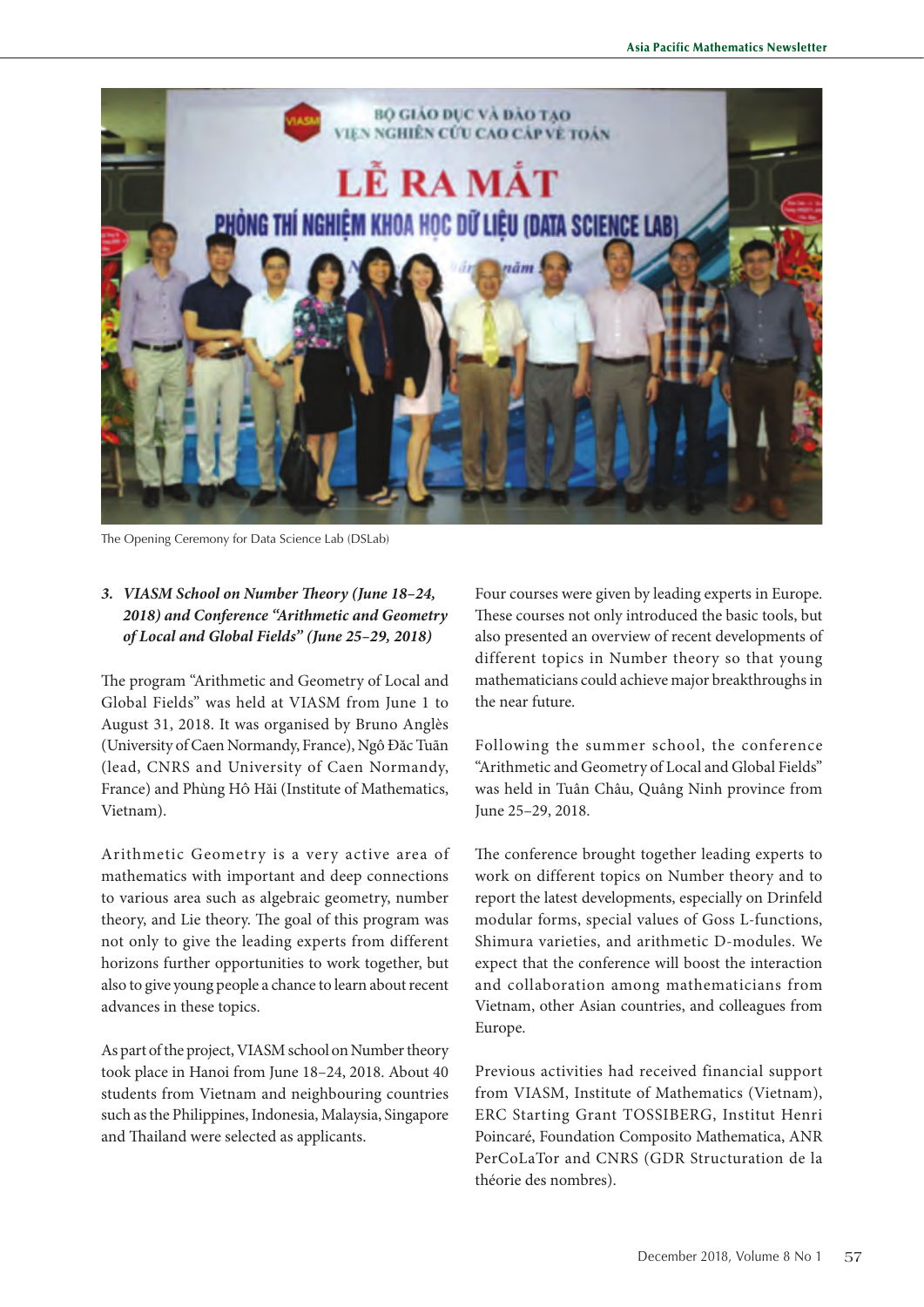

Participants of VIASM school on Number Theory (June 18–24, 2018)

![](_page_12_Picture_3.jpeg)

Participants of the conference "Arithmetic and Geometry of Local and Global Fields" (June 25–29, 2018)

#### *4. The 9th Vietnam Mathematical Congress, 2018*

The 9th VMS Congress took place at the Telecommunications University in Nha Trang City. There were nearly 800 delegates who were young scientists and researchers in the Vietnam mathematical community from universities and institutes. On August 14, 2018, the Opening Ceremony of the 9th Vietnam Mathematical Congress took place throughout the country.

Vietnam Mathematical Congress is the largest scientific event in the country happening once every 5 years. This year, the 9th Vietnam Mathematical Congress was organised during August 14–18, 2018 and it was divided into 2 parts: Scientific Conference and Congress of the Vietnam Mathematical Society (VMS).

The Scientific Conference comprised of 8 parallel sessions: Algebra/Number Theory/Geometry/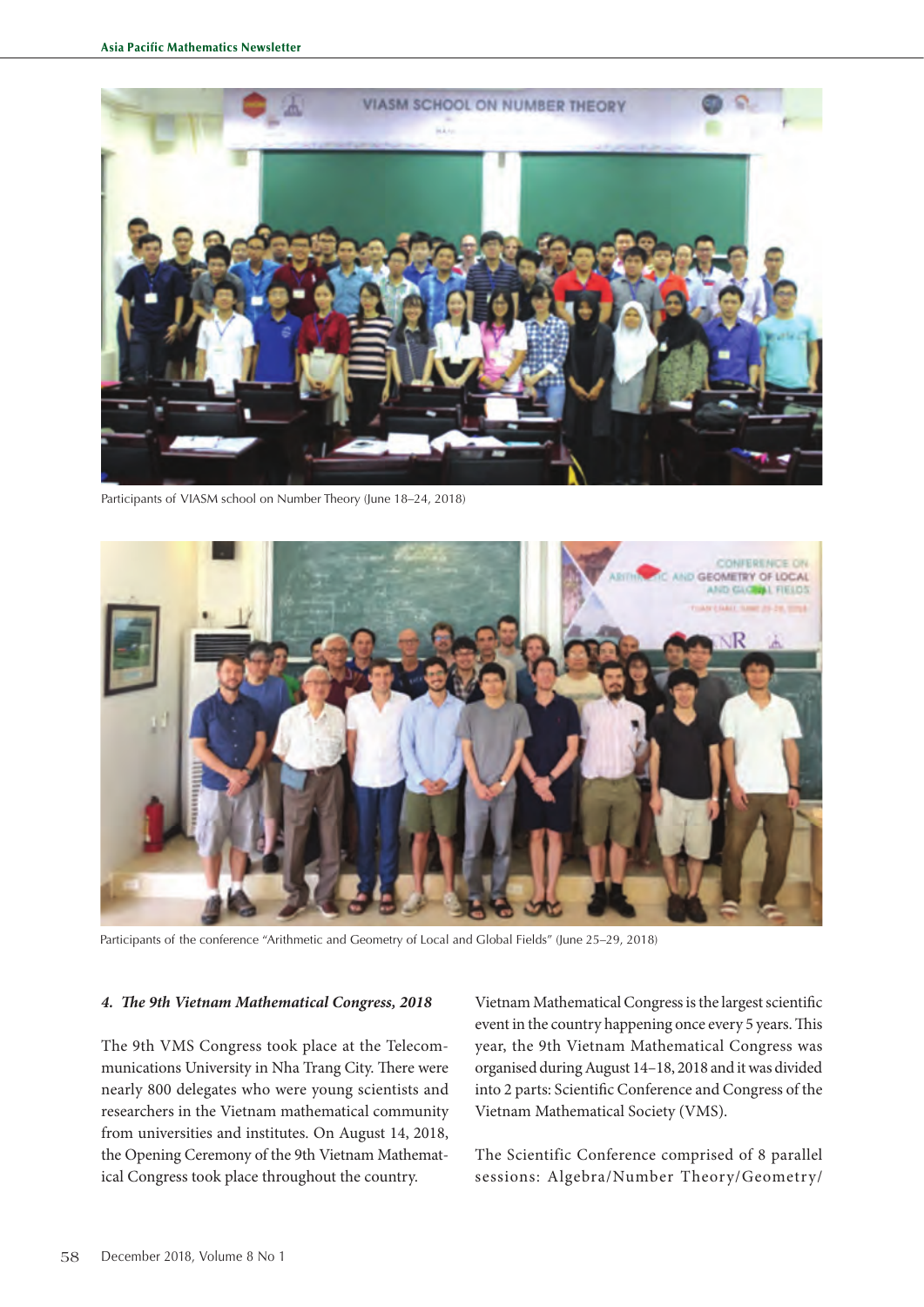Topology, Analysis, Differential Equations and Dynamical Systems, Discrete Mathematics and Mathematical Foundations of Computer Science, Optimisation and Scientific Computing, Probability/ Statistics, Mathematical Applications, and Mathematics Education and History of Mathematics. There were 5–7 parallel lectures for every session, 7 plenary lectures, and almost 350 contributed lectures about different mathematical topics. These lectures presented research achievements of individuals and research groups of Vietnamese mathematicians on theory and application of mathematics. Lectures were selected based on several criteria: quality, variety, lecturers with remarkable research results.

The Congress of the Vietnam Mathematical Society was held on August 15, 2018 to summarise the activities of the VMS in the last five years from 2013–2018, and set out the course of actions for the term 2018–2023. The Congress also voted the VMS Executive Committee for the term 2018–2023 including 19 scientists from all universities and institutes in the country.

![](_page_13_Picture_4.jpeg)

Participants of the Workshop

![](_page_13_Picture_6.jpeg)

Prof Nguyen Hoai Minh (École Polytechnique Fédérale de Lausanne) giving invited talk at the plenary session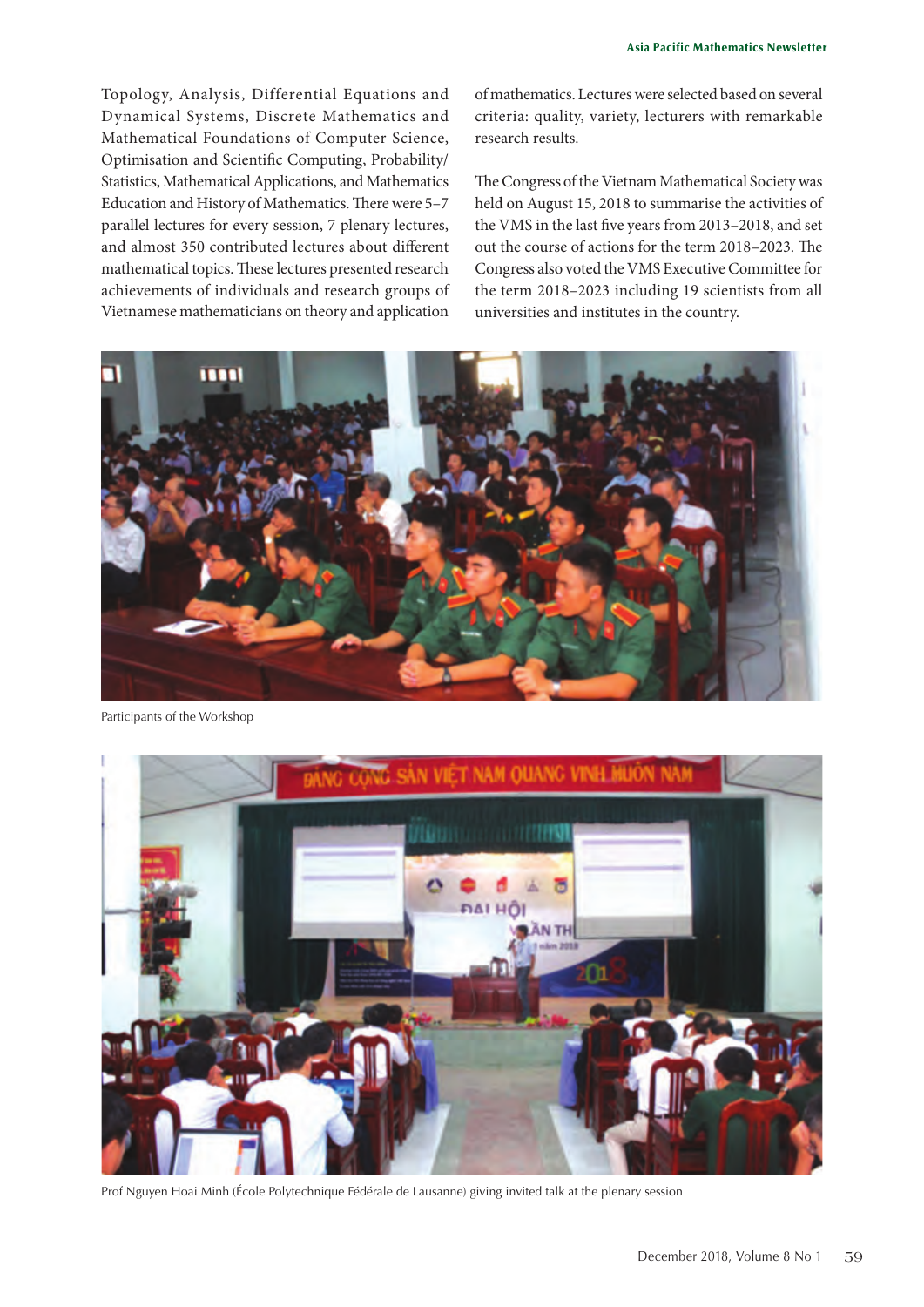# *5. Math Open Day 2018 "Mathematics Decodes the Chaotic World"*

On November 4, 2018, the Vietnam Institute for Advanced Study in Mathematics (VIASM) and the Hanoi–Amsterdam High School for the Gifted coorganised the Math Open Day 2018 — MOD 2018 with the theme "Mathematics Decodes the Chaotic World". The occasion was a great success, attracting nearly 2,000 attendees. This year's MOD 2018 included a wide variety of activities and exhibitions for students of all ages, parents, educators, scientists and all those who are interested in mathematics and science.

The Math Open Day 2018 welcomed the presence of key leaders in the country. Prominent professors in Mathematics, the Heads of Gifted high schools and universities, and more than 250 scientists nationwide also participated in the event.

The main focus of this year's Math Open Day 2018 is on the broad applications of Mathematics, especially the increasing and essential role of Mathematics in the Digital Age. Because of the challenges in maintaining Big Data security, the breakthrough of the emergence of AI, the exploration of natural phenomenon, the development within a chaotic world, applied Mathematics plays an utterly important role in these scientific and technological advances.

In December 10, 2018, together with the VNU University of Science, Ho Chi Minh City and the University of Saigon, VIASM organised similar Math Open Day event for the first time in Ho Chi Minh city. It is hoped that this will become an annual event in Ho Chi Minh City.

![](_page_14_Picture_6.jpeg)

Students enjoy participating in the mathematical scientific experiments